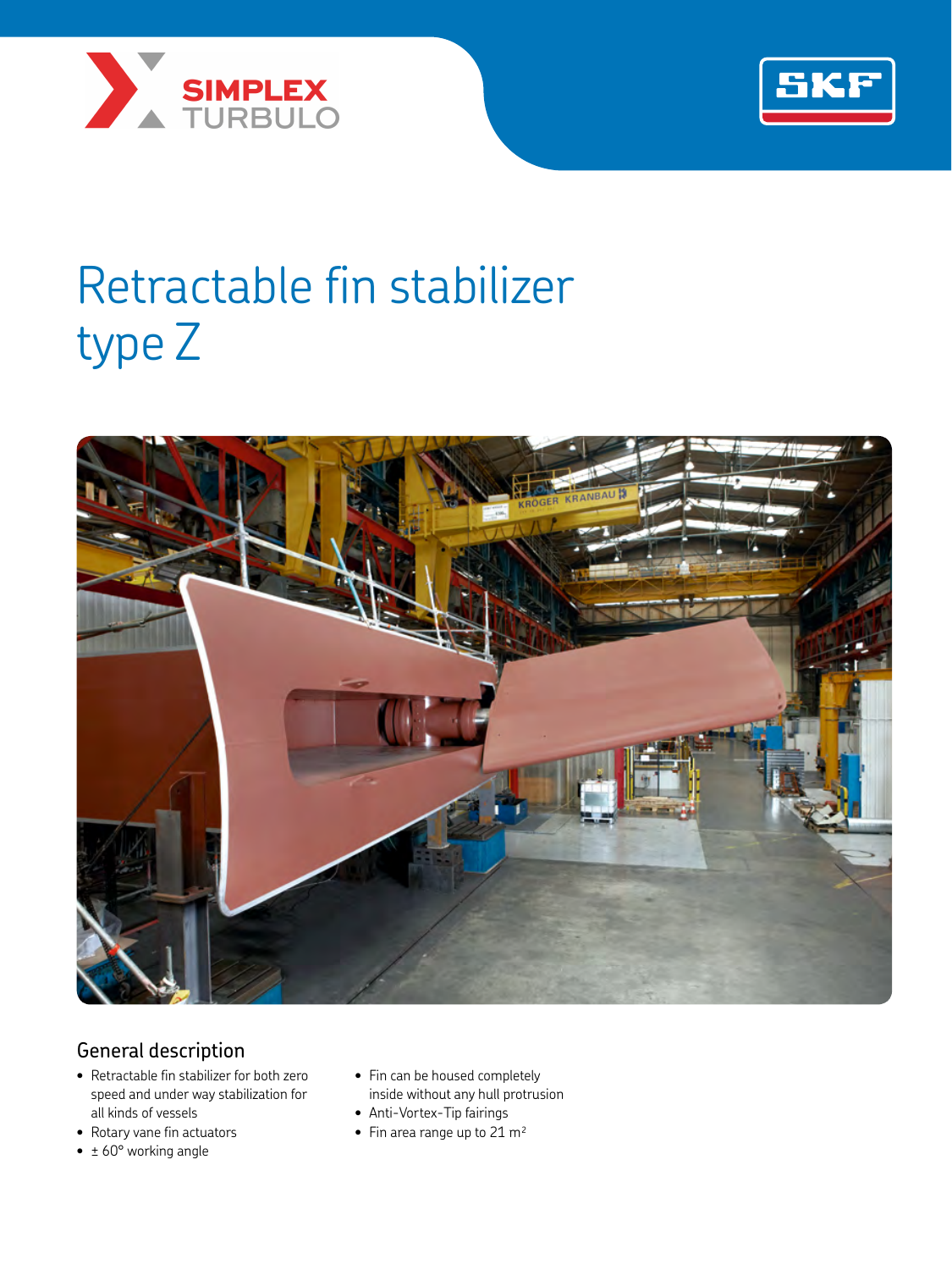

## Advantages

### **Design**

- Rotary vane fin actuators: Extremely compact, powerful and highly reliable; torque transmission is free of unbalanced forces on the fin. This avoids additional loads on the bearings thus ensuring high fin movement precision and enabling  $\pm$  60 $\degree$  working angle
- Benefits of  $\pm$  60° working angle in zero speed mode:
- Increased lif; better roll reduction – Smoother force transmission; reduced jerking effect, increased comfort
- Smaller fin area; reduced resistance under way
- Due to patented, swept design, the fin can be housed completely inside without any protrusion of the ship hull
- Accumulator-supported hydraulic system: Reduced size of motors and pumps, lower demand on electrical current, lower peak load on power supply, decreased noise level, increased dynamic system response
- Concave fin profile with increased lift coefficient
- Patented Anti-Vortex-Tip fairings: Increased lift, smaller fin area required, low drag, fuel saving
- Compliance with classification societies' regulations, SOLAS and MARPOL 73/78 convention specifications
- Compliant with Vessel General Permit (VGP) 2013 regulations

#### **Installation**

- Integration into ship structure (fin box) designed in close collaboration with the shipyard
- Final manufactured unit, fully tested including operation and automation test
- Delivered ready-to-use to any shipyard worldwide
- Final installation to be done by shipyard; welding into the ship structure, installation with chocking fluid, wiring and cooler connection

#### **Operation**

- Easy operation by simple start or stop commands
- Control system's operation is fully adaptive to the ship speed, sea state and roll motion behaviour of the vessel. Manual adjustments by the crew are possible when required
- For manual control during inspections or any intermediate maintenance, use operation and service switches which are located inside the fin control cabinet
- Customized mode selection: Control system design enables single-fin or twin fin-operation
- Control system is fully integrated into the motor starter cabinets. No additional central control or sensor cabinets are required
- ECR Touch Control Panel provides identical control functions those at the bridge control panel, as well as additional status, alarm and service information for best operational comfort and control. It can be set to passive mode to prevent the stabilizers from being started unintentionally

#### **Service**

• 24/7 in-house service by highly trained personnel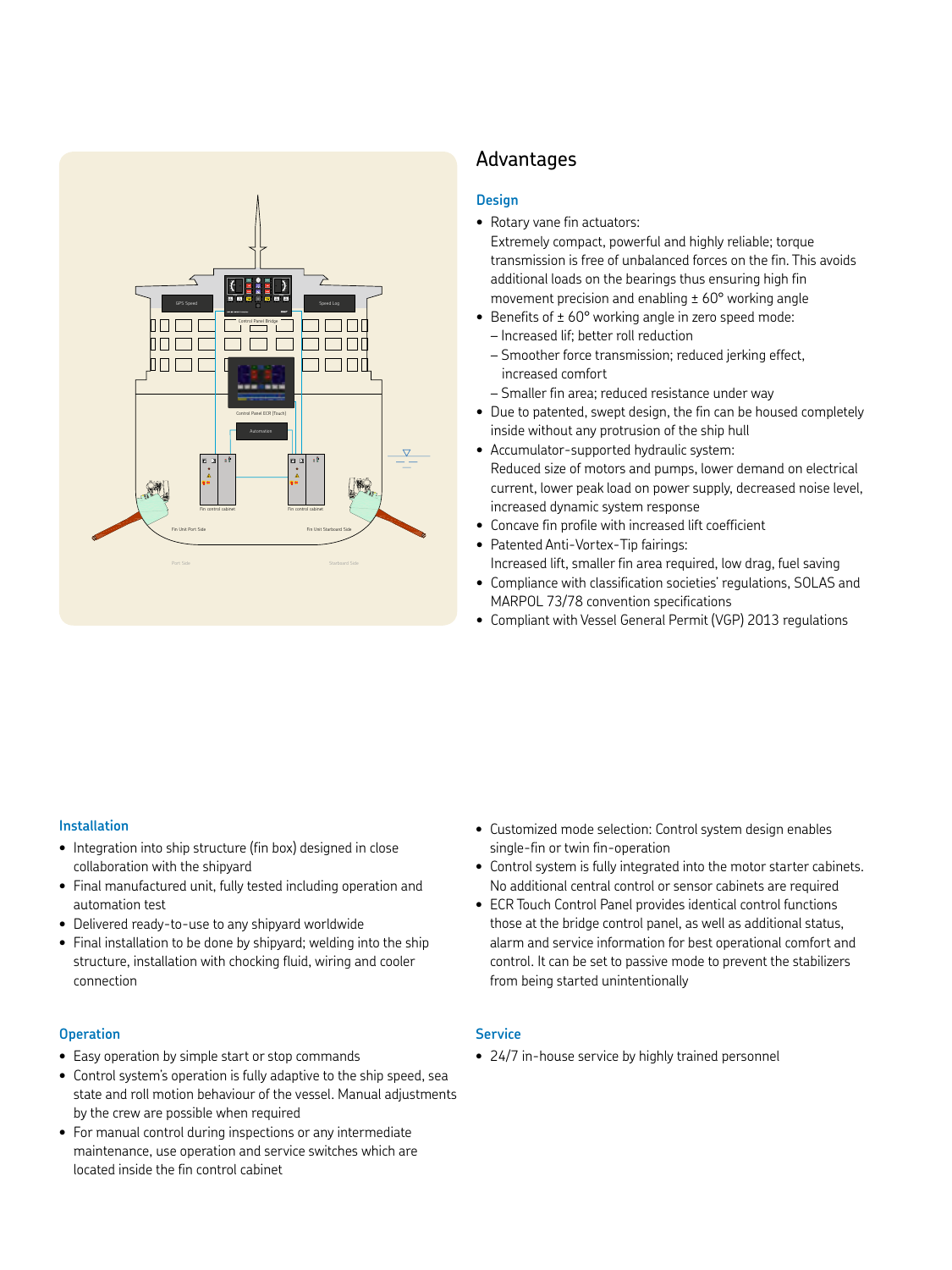

*Lift force gain for working angle of 60° compared with 45°*



*Type Z – typical performance – wave height 1 m*